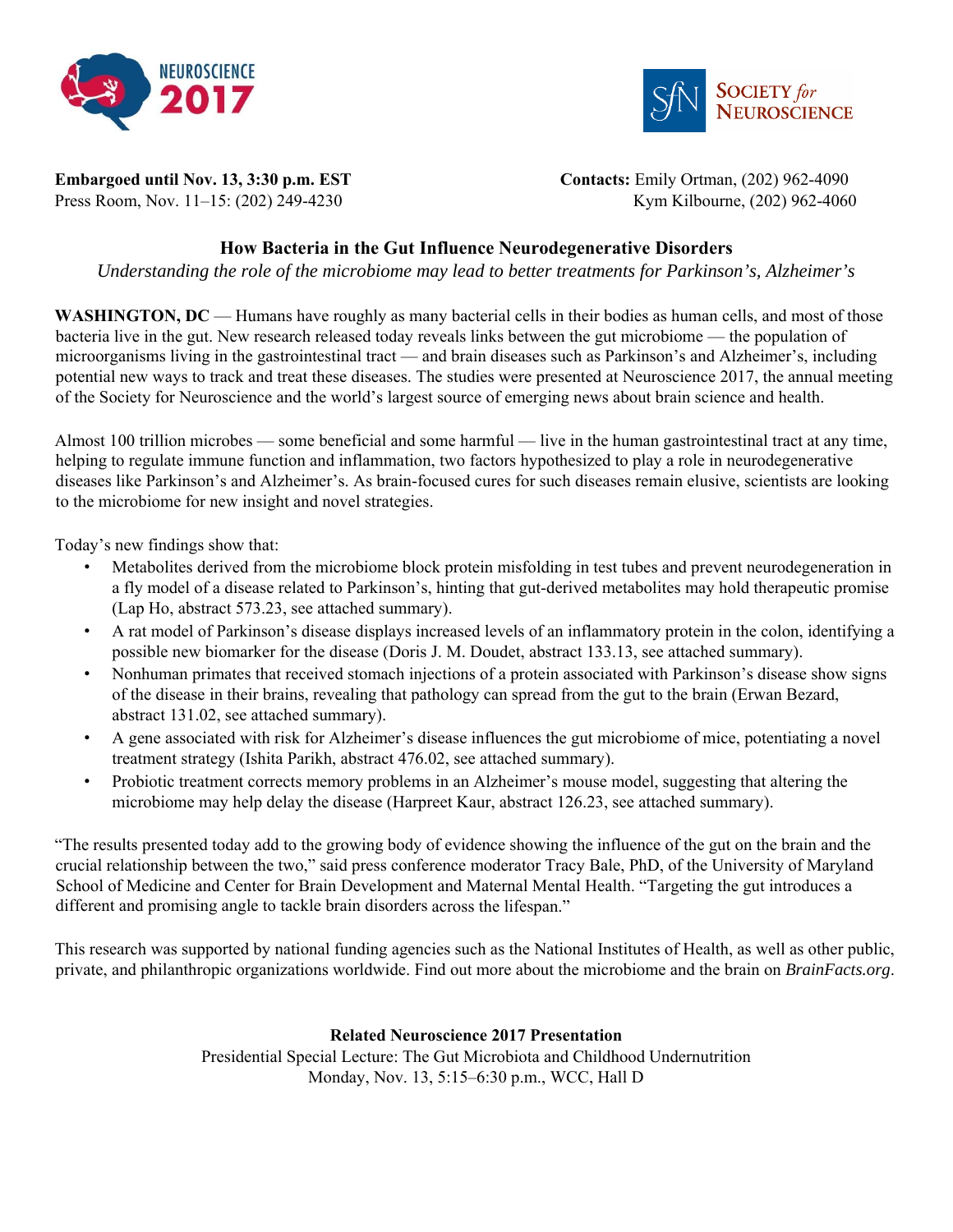# **Abstract 573.23 Summary**

# **Lead Author: Lap Ho, PhD**

Icahn School of Medicine at Mt. Sinai New York, N.Y.

(212) 876-9042 lap.ho@mssm.edu

### **Gut-Derived Compounds May Block Protein Misfolding Seen in Neurodegenerative Diseases**

*Flies treated with specific metabolites show reduced age-related degeneration*

Compounds made by bacteria in the gut may block the problematic protein misfolding characteristic of many neurodegenerative diseases, such as Parkinson's disease, according to new research released today at Neuroscience 2017, the annual meeting of the Society for Neuroscience and the world's largest source of emerging news about brain science and health.

Many neurodegenerative diseases are thought to be caused by a misfolded protein that acts as a seed, triggering other proteins to misfold and the disease to spread throughout the brain. For example, in the case of Parkinson's and related diseases (called Parkinson-plus syndromes), alpha-synuclein misfolds, causing other alpha-synuclein species to misfold and clump together in toxic aggregates. Compounds that interfere with misfolding may prevent the aggregates from forming, halting the disease's spread.

To try to identify such compounds, researchers tested six gut-derived metabolites. In test tube experiments, three of the compounds inhibited the aggregation of alpha-synuclein. Researchers then conducted tests in a fly model in which a segment of a gene (C9orf72) associated with Parkinson-plus syndromes is longer than usual, causing the photoreceptors in the fly's eyes to degenerate with age. Flies were given food supplemented with one of the compounds and tested for photoreceptor degeneration. All six of the compounds reduced degeneration in the fly model, with two almost completely preventing it.

"Outcomes from our studies link gut microbiota metabolism with protective mechanisms against Parkinson-plus syndromes," said lead author Lap Ho, PhD, of the Icahn School of Medicine at Mt. Sinai. "Our new evidence suggests the feasibility of developing gut microbiota-derived compounds to simultaneously target both alpha-synuclein misfolding and C9orf72 gene mutation to increase the likelihood of therapeutic efficacy."

Research was supported with funds from the National Center for Complementary and Integrative Health and the Office of Dietary Supplements.

Scientific Presentation: Tuesday, Nov. 14, 3–4 p.m., WCC Halls A–C

Abstract 16274. Role of gut microbiota-derived metabolites in neurodegenerative disorders involving protein misfolding and C9orf72 expansion L. **HO**<sup>1,2,3</sup>, K. RUAN<sup>4</sup>, K. ONO<sup>5</sup>, T. LLOYD<sup>4</sup>, G. M. PASINETTI<sup>1,2,3</sup>;<br><sup>1</sup>Dent Naurol – The Joshn Sch. of Med. At Mount Sinai, Naw York, NN

Dept Neurol., The Icahn Sch. of Med. At Mount Sinai, New York, NY; <sup>2</sup>Geriatric Research, Educ. and Clin. Ctr., James J. Peters Veterans Affairs Med. Ctr., Bronx, NY; <sup>3</sup>Dietary Supplement Res. Ctr., The Icahn Sch. of Med. at Mount Sinai, New York, NY; <sup>4</sup>Dept. of Neurosci., Johns Hopkins Sch. of Med., Baltimore, MD; <sup>5</sup>Dept. Neurol., Showa Univ. Sch. of Med., Tokyo, Japan

TECHNICAL ABSTRACT: There is growing evidence that in many neurodegenerative disorders, cell-to-cell transmission of a pathological, misfolded protein, such as misfolding of  $\alpha$ -synuclein ( $\alpha$ -syn) in Parkinson's disease (PD), may be a vehicle for the spreading of pathology throughout the brain. This misfolded protein, or seed, further induces misfolding of native proteins within the cell. Pathological misfolded proteins may exist in diverse conformations with distinct cellular and biochemical properties. We investigate whether microbiota-derived metabolites may help to attenuate the misfolding of  $\alpha$ -syn and thereby promote resilience against PD phenotypes. We identified 6 biologically available, gut microbiota-derived compounds (GMP10, GMP11, GMP26, GMP28, GMP39, and GMP44) for investigation. Using independent *in vitro* protein aggregation assays (e.g., photo-induced cross-linking of unmodified proteins assay, thioflavin-T, fluorescence assay, and electron microscopy) we demonstrated that three of the compounds (GMP26, GMP44, GMP28) potently inhibit aggregations of monomeric α-syn (or monomeric β-amyloid peptides) into neurotoxic protein aggregates, *in vitro*. Based on evidence linking the c9orf72 gene with expansions of GGGGCC hexanucleotide repeats and PD, as well as amyotrophic lateral sclerosis (ALS) and frontotemporal dementia (FTD), we continue to test the neuroprotective ability of our compounds *in vivo* using a Drosophila model with overexpression of GGGGCC hexanucleotide repeats. Overexpression of 30 GGGGCC repeats in the Drosophila eye causes age-dependent photoreceptor neurodegeneration (Zhang K. et al, Nature 2015; 525:56). We treated Drosophila by mixing individual test compounds into the food and found all six compounds significantly suppressed eye degeneration at 10 µM, with compounds GMP26 and GMP11 almost completely suppressing the eye phenotype. The comparative efficacy of the six compounds are GMP26 = GMP11 > GMP39 > GMP10 > GMP44 > GMP28. Outcomes from our studies link gut microbiota with mechanisms underlying PD and suggest the feasibility of developing GMP26 as a means to simultaneously target both α-syn misfolding and C9orf72 expansion to increase the likelihood of therapeutic efficacy in PD, ALS, FTD patients with C9orf72 expansion.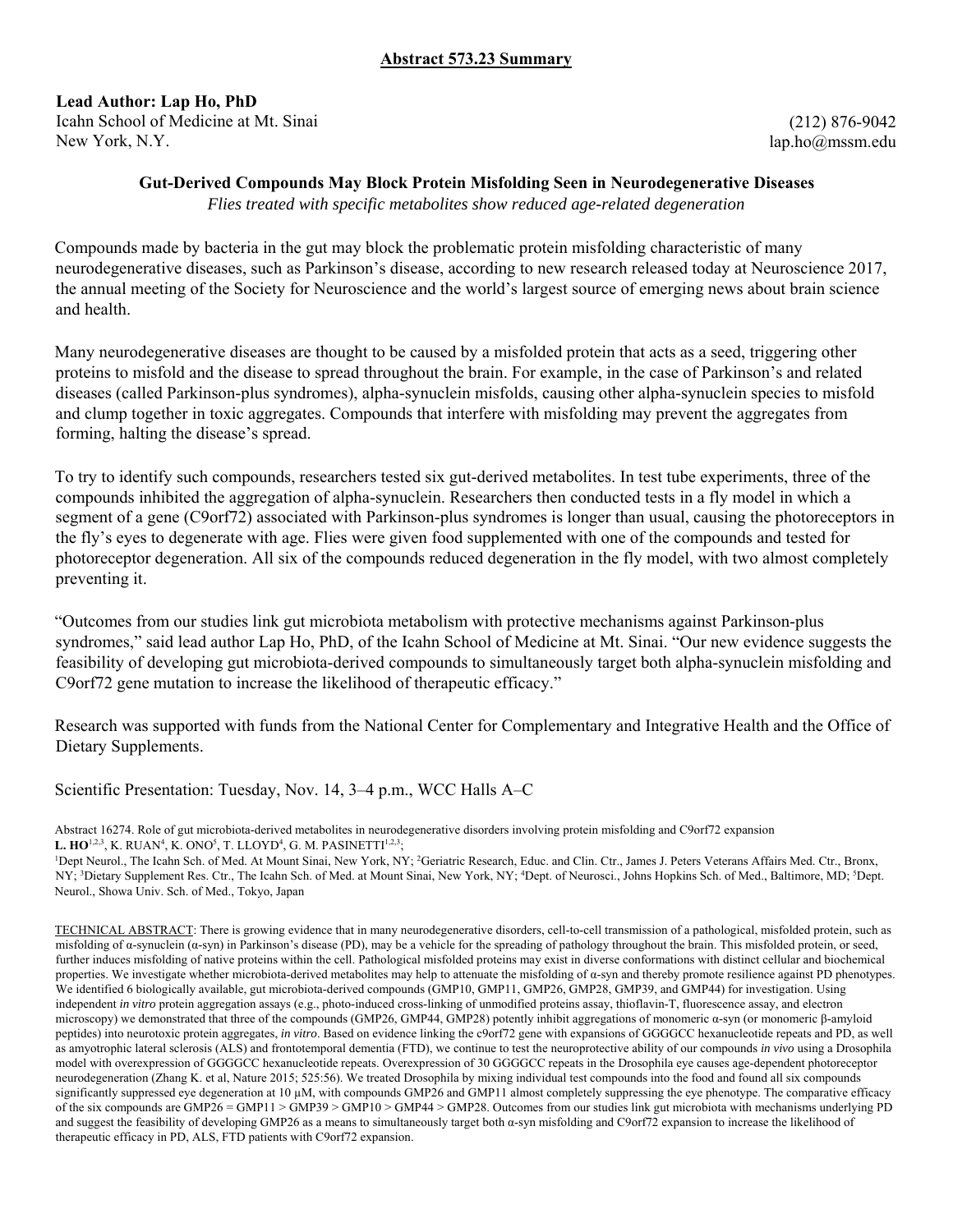# **Abstract 133.13 Summary**

**Senior Author: Doris J.M. Doudet, PhD** 

University of British Columbia (604) 822-7163 Vancouver, Canada ddoudet@mail.ubc.ca canada ddoudet@mail.ubc.ca canada ddoudet@mail.ubc.ca

# **Parkinson's Disease Rat Model Shows Elevated Inflammation in the Gut**

*Gastrointestinal inflammation may be an early marker of disease* 

The gut may reveal the presence and progression of neurodegenerative diseases such as Parkinson's disease, according to new animal research released today at Neuroscience 2017, the annual meeting of the Society for Neuroscience and the world's largest source of emerging news about brain science and health. In the future, changes in the levels of inflammatory markers in gastrointestinal tract tissue may be used as an early biomarker of disease.

Parkinson's disease is typically characterized as a disease of the brain, but recent studies have suggested it may also be diagnosed by changes in the gastrointestinal tract, such as the presence of Lewy bodies — abnormal clumps of proteins within cells. Inflammation in the gut may also serve as a marker of disease, but previous studies have only examined small, localized samples of human gut tissue.

In this pilot study, researchers looked for signs of inflammation in colon tissue from 10 control rats and 12 rats exposed to a neurotoxin that produces Parkinson's disease–like symptoms. All of the Parkinson's disease model rats had elevated levels of the inflammatory marker CD68, compared to just one of the control rats.

"Inflammation in the lining of the gut may be indicative of Parkinson's disease development as much as brain inflammation," said senior author Doris Doudet, PhD, of the University of British Columbia. "This study is a first step to map the progression of inflammation in the gut along the timeline of the development of other neurodegenerative diseaserelated symptoms in a new progressive animal model."

Research was supported with funds from the Weston Foundation.

Scientific Presentation: Sunday, Nov. 12, 8–9 a.m., WCC Halls A–C

Abstract 14154. Inflammation in the gut of a new progressive rat model of PD

G. CHING<sup>1</sup>, Y. OBAYASHI<sup>2</sup>, M. MEJIAS<sup>2</sup>, R. KORNELSEN<sup>2</sup>, J. VANKAMPEN<sup>3,4</sup>, J. O'KUSKY<sup>2</sup>, **D. J. DOUDET<sup>2</sup>;**<br><sup>1</sup>Llniv, of British Columbia, Vancouver, BC. Canada: <sup>2</sup>Llniv, British Columbia, Vancouver, BC. Canada: <sup>3</sup>L

<sup>1</sup>Univ. of British Columbia, Vancouver, BC, Canada; <sup>2</sup>Univ. British Columbia, Vancouver, BC, Canada; <sup>3</sup>Univ. of Prince Edward Island, Charlottetown, PE, Canada; <sup>4</sup>Neurodyn Life Sci. Inc. Charlottetown, PE Canada; Neurodyn Life Sci. Inc, Charlottetown, PE, Canada

TECHNICAL ABSTRACT: Pathophysiology of the gastrointestinal tract is increasingly being explored as a possible means to diagnose and to measure the progression of Parkinson's Disease (PD). While the presence of Lewy bodies is seen as the primary marker of neurodegenerative disease-related gut pathophysiology, recent publications theorize that gut inflammation may serve as a reliable indicator and precipitating condition of PD as well (1). A previous study using human biopsies failed to find a "significant difference in the expression of pro-inflammatory cytokines or glial marker between patients with and without enteric Lewy pathology" (2). However, it has been suggested that the fact that biopsies take only a small highly localized sample of gut tissue causes results derived from these samples to be unrepresentative of overall pathophysiology. To explore the hypothesis that gut inflammation is a reliable indicator of PD, we ran a small pilot experiment: the gut of 6 experimental BSSG-induced PD rat (a novel progressive rodent model of PD (3)) and of 4 control rat were prepared as swiss rolls, paraffinized, sectioned, and immunohistochemically stained using an anti-CD-68 primary antibody and a goat anti-mouse secondary antibody visualised using Vector Red. Preliminary results demonstrated that elevated inflammation was present in the submucosa in the colon of all six experimental rats in comparison to only one out of four control rats. These data support further exploration of increased inflammation of gut submucosa in PD as well as in this novel progressive rodent model of PD. Further experiments to evaluate the colonic colocalization of synuclein aggregates with CD68 in BSSG rat model are ongoing in larger subgroups. These data further support the hypothesis that gut submucosa inflammation is indicative of PD development as much as brain inflammation. This will be a first step to map the progression of inflammation in the gut along the timeline of the development of other pathophysiological symptoms. 1) Houser & Tansey, Parkinson's Disease, 2016 2) Devos et al., Neurobiology of Disease, 2013 3) VK et al. PLOS one, 2015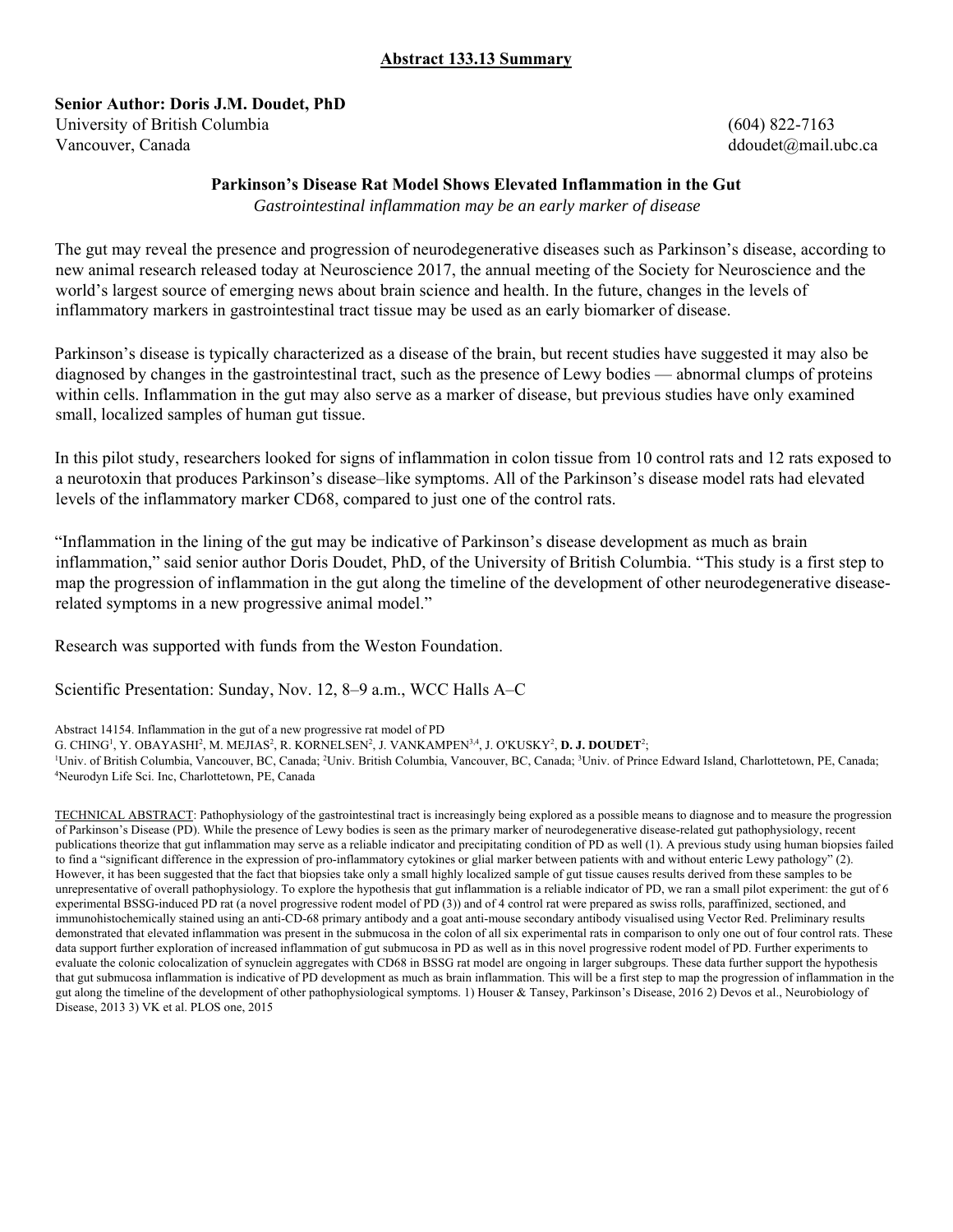# **Abstract 131.02 Summary**

**Senior Author: Erwan Bezard** 

Institute of Neurodegenerative Diseases +33 6 75 60 37 17 Bordeaux, France erwan.bezard@u-bordeaux2.fr

### **Parkinson's Disease Pathology Spreads From Brain to Gut in Nonhuman Primates**

*Study shows disease-associated protein moves in both directions*

Toxic forms of alpha-synuclein, a protein that goes awry in Parkinson's disease, may spread from the brain to the gut, according to new animal research released today at Neuroscience 2017, the annual meeting of the Society for Neuroscience and the world's largest source of emerging news about brain science and health. Understanding how Parkinson's disease pathology propagates may lead to better strategies for intervening and halting the spread of toxic proteins.

Parkinson's disease is characterized by Lewy bodies — aggregated clumps of the protein alpha-synuclein — and eventual neuronal cell death. Studies in rodents have shown that alpha-synuclein pathology spreads from the gut up to the brain, where it leads to neurodegeneration and symptoms such as shaking, rigidity, and trouble moving. However, whether alpha-synuclein could also move in the opposite direction, from the brain to the stomach, was unexplored.

To test whether alpha-synuclein can spread both upward (from stomach to brain) and downward (from brain to stomach), researchers injected baboons with Lewy bodies derived from Parkinson's patients. The Lewy bodies were injected into the stomach of one set of animals and the brain of another set. Two years later, the brains and small intestines of both sets of animals were examined for neuronal death and alpha-synuclein pathology. Regardless of the site of injection, the animals had lesions and pathology in both their brains and their small intestines.

"The findings from this study establish that alpha-synuclein species might move up and down the neural axis in nonhuman primates," said senior author Erwan Bezard, from the Institute of Neurodegenerative Diseases in Bordeaux, France. "Although moving up was expected, it is the first demonstration in primates. Moving down is totally unexpected and groundbreaking."

Research was supported with funds from the Michael J. Fox Foundation.

Scientific Presentation: Sunday, Nov. 12, 9–10 a.m., WCC Halls A–C

5415. Bidirectional gut-to-brain and brain-to-gut propagation of alpha-synuclein pathology in nonhuman primates S. DOVERO<sup>1</sup>, A. PRIGENT<sup>2</sup>, M.-L. AROTCARENA<sup>1</sup>, M. BOURDENX<sup>1</sup>, P. AUBERT<sup>2</sup>, I. TRIGO DAMAS<sup>3</sup>, G. PORRAS<sup>1</sup>, M.-L. THIOLAT<sup>1</sup>, M. TASSELLI<sup>2</sup>, F. FERNANDEZ-GOMEZ<sup>4</sup>, C. ESTRADA<sup>5</sup>, A. RECASENS<sup>6</sup>, J. BLESA<sup>3</sup>, M. HERRERO<sup>5</sup>, M. VILA<sup>6</sup>, J. OBESO<sup>3</sup>, P. DERKINDEREN<sup>2</sup>, B. DEHAY<sup>1</sup>, **E. BEZARD<sup>1</sup>** <sup>1</sup>Inst. of Neurodegenerative Dis., Bordeaux, France; <sup>2</sup>Inserm U913, Nantes, France; <sup>3</sup>CINAC-HM Puerta Del Sur, Mostoles, Spain; <sup>4</sup>Univ. de Murcia, Murcia, Spain; <sup>5</sup>Lhiv. of Murcia, Spain; <sup>5</sup>Lhiv. of Murcia, Spain; <sup>5</sup> Univ. of Murcia, Murcia, Spain; <sup>6</sup>Vall d'Hebron Res. Inst., Barcelona, Spain

TECHNICAL ABSTRACT: The prototypic synucleinopathy Parkinson's disease (PD) is hypothesized to spread out from the enteric nervous system (i.e. the gut) via the vagal nerve up to the central nervous system. Such popular hypothesis is supported by indirect clinical evidences and by experimental data showing gut-to-brain transfer of synucleinopathy using either viral vector delivery of synuclein or recombinant synuclein preformed fibrils. We here aimed at testing the alternate hypothesis that synucleinopathy can indeed develop upward but also downward, i.e. from the gut to brain and from the brain to the gut. To this end, we used our primate model of synucleinopathy obtained with administration of α-synuclein species contained in PD-derived Lewy bodies (LB) (Recasens et al., 2014). We examined in nonhuman primates (i) if LB administration in the ventral wall of the stomach (n=5) leads to central nervous  $\alpha$ -synuclein aggregation and possibly nigrostriatal degeneration and (ii) if LB administration in the striatum (n=6) might lead to synucleinopathy into the enteric nervous system of the duodenum.Two years after injection, extensive analysis was performed to assess qualitatively, quantitatively and spatially in the whole brain and in the enteric nervous system the extent and pattern of lesion as well as the occurrence of synucleinopathy using both biochemical and histochemical procedures. Stomach-LB injected nonhuman primates showed enteric nervous system pathology and nigrostriatal lesion in keeping with the well-accepted hypothesis. However, striatum-LB injected animals, in addition to the expected nigrostriatal degeneration, showed also enteric nervous system pathology in the duodenum. This study establishes that α-synuclein species might move up and down the neural axis in nonhuman primates questioning (i) the hypothesis of a peripheral origin of synucleinopathies (ii) and the specificity of enteric nervous system as biomarkers of PD.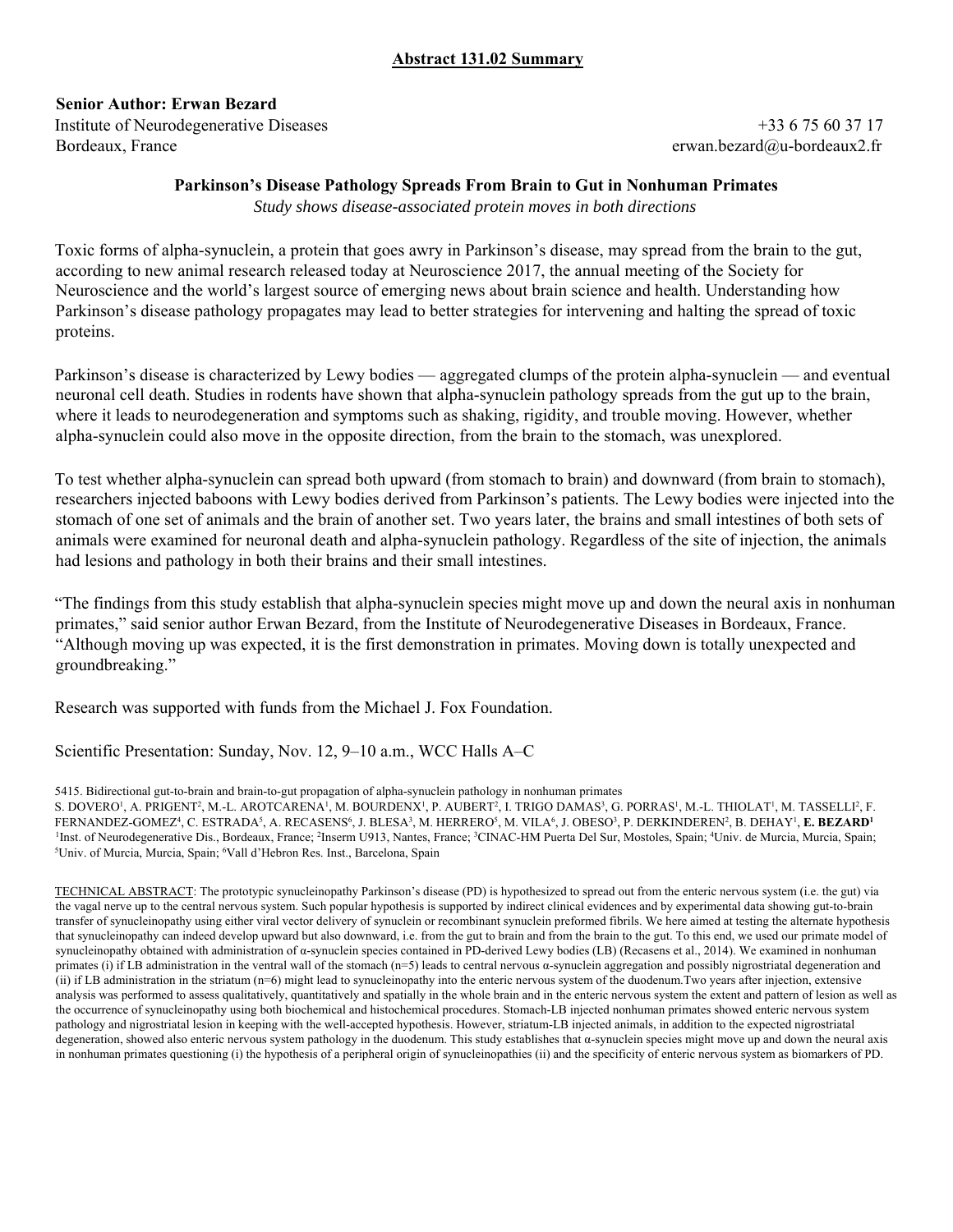### **Abstract 476.02 Summary**

**Lead Author: Ishita Parikh, PhD**  University of Kentucky (931) 338-9731

Lexington, Ky. ishita.parikh@uky.edu

### **Alzheimer's Disease-Related Gene Affects Gut Microbiome in Mice**

*Manipulating bacterial populations may be a new way to reduce risk*

A gene associated with risk for Alzheimer's disease may also affect the gut microbiome, according to new animal research released today at Neuroscience 2017, the annual meeting of the Society for Neuroscience and the world's largest source of emerging news about brain science and health. By identifying disease-associated bacterial populations, scientists can explore ways to alter the microbiome, and thus disease risk, with diet or drugs.

The greatest genetic risk factor for Alzheimer's disease is the APOE allele. Compared to people carrying the most common allele — APOE3 — those with APOE4 have an increased risk of Alzheimer's disease, while APOE2 carriers have decreased risk. APOE status may also influence the gastrointestinal system, but in the opposite way: Mice carrying APOE4 were better protected from parasitic stomach infection compared to APOE3 mice. In developing countries, APOE4 carriers had the best outcomes after childhood diarrheal diseases, while APOE2 carriers had the worst.

To determine whether APOE affects the gut microbiome, researchers examined mice expressing APOE2, APOE3, or APOE4 alleles. Sequencing DNA isolated from fecal samples revealed the populations of bacteria living in the animals' guts. The bacterial populations varied significantly between mice expressing APOE2, APOE3, or APOE4 alleles; for example, bacteria from the Ruminococcaceae family were most abundant in APOE2 mice and the least abundant in APOE4 mice.

"These results suggest that APOE alleles may differentially affect the gut microbiome, which could contribute to the actions of APOE in modulating Alzheimer's disease risk," said lead author Ishita Parikh, PhD, of the University of Kentucky. "Since the gut microbiome may be manipulated by factors such as probiotics and antibiotics, this study may lead to novel ways to reduce the risk of Alzheimer's disease."

Research was supported with funds from the National Institutes of Health and the BrightFocus Foundation.

Scientific Presentation: Tuesday, Nov. 14, 9–10 a.m., WCC Halls A–C

Abstract 5763. Gut microbiome association with APOE genotype in EFAD mice

**I. PARIKH**<sup>1,2</sup>, J. L. ESTUS<sup>2</sup>, M. MALIK<sup>2</sup>, L. M. TAI<sup>4,5</sup>, M. LADU<sup>4,5</sup>, S. J. GREEN<sup>6,5</sup>, S. ESTUS<sup>1,2,3</sup>; <sup>1</sup>S and supposed to a string of the string of the string of the string of the string of the string of the st Sanders-Brown Ctr. on Aging, <sup>3</sup>Physiol., <sup>2</sup>Univ. of Kentucky, Lexington, KY; <sup>4</sup>Anat. and Cell Biol., <sup>6</sup>DNA Services Facility, <sup>5</sup>Univ. of Illinois at Chicago, Chicago, IL

TECHNICAL ABSTRACT: Although the microbiome is emerging as a modulator of the human condition, the role of the microbiome in Alzheimer's disease (AD) is unclear. The *APOE4* genotype is the greatest genetic risk factor for AD and yet has been associated with improved gastrointestinal recovery after insult in human and murine studies. These observations lead us to hypothesize that *APOE* genotype impacts the gut microbiome. To assess this hypothesis, we compared 16S ribosomal RNA gene amplicon-based microbiome profiles in EFAD mice, homozygous for *APOE2, APOE3, or APOE4* with both carriers and non-carriers of the 5xFAD mutations at 4 and 6 months of age. Ordination (principal coordinate analyses) of the multivariate data revealed that combining carriers and non-carriers, *APOE* genotype is associated with distinct microbiome profiles, with *APOE3* intermediate between *APOE2* and *APOE4*. Comparisons of the underlying bacterial differences showed that the relative abundance of multiple bacterial families were significantly altered in a step-wise fashion from *APOE4* to *APOE3* to *APOE2*, including bacteria from the family Ruminococcaceae (Clostridia) which were highest with *APOE2*. Bacteria from this family can be induced by resistant starch diets, and are key for digesting resistant starch to increase short chain fatty acid levels. In summary, we report that the *APOE* genotype is correlated with specific gut microbiome profiles in a murine model, though the mechanism of action is not yet understood. The effect of sex, FAD carrier status and age are important modulators of *APOE* effects and will be investigated, clarifying the potential for translational impact of these data. As well, these data will be strengthened if replicated in other murine model organisms and humans.